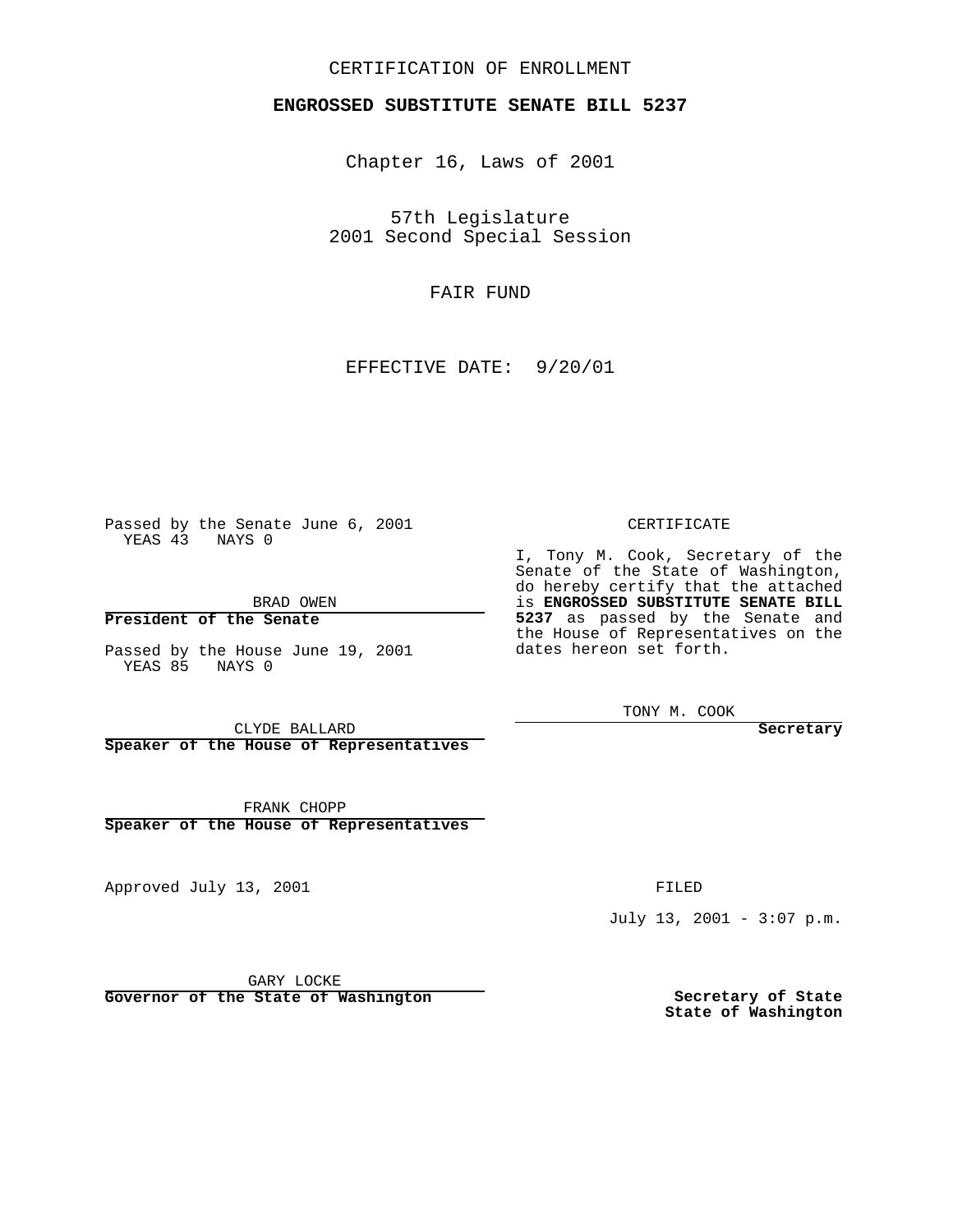## **ENGROSSED SUBSTITUTE SENATE BILL 5237** \_\_\_\_\_\_\_\_\_\_\_\_\_\_\_\_\_\_\_\_\_\_\_\_\_\_\_\_\_\_\_\_\_\_\_\_\_\_\_\_\_\_\_\_\_

\_\_\_\_\_\_\_\_\_\_\_\_\_\_\_\_\_\_\_\_\_\_\_\_\_\_\_\_\_\_\_\_\_\_\_\_\_\_\_\_\_\_\_\_\_

Passed Legislature - 2001 Second Special Session

## **State of Washington 57th Legislature 2001 Regular Session**

**By** Senate Committee on Ways & Means (originally sponsored by Senators Rasmussen, Swecker, Sheahan, Honeyford, West, Fraser, Kastama, Regala, Hewitt, Hale, Parlette, Morton, Hochstatter and Franklin)

READ FIRST TIME 03/26/01.

1 AN ACT Relating to the fair fund; amending RCW 15.76.115; and 2 making an appropriation.

3 BE IT ENACTED BY THE LEGISLATURE OF THE STATE OF WASHINGTON:

4 **Sec. 1.** RCW 15.76.115 and 1998 c 345 s 2 are each amended to read 5 as follows:

 The fair fund is created in the custody of the state treasury. All moneys received by the department of agriculture for the purposes of this fund and from RCW 67.16.105(4) shall be deposited into the fund. 9 At the beginning of fiscal year 2002 and each fiscal year thereafter, the state treasurer shall transfer into the fair fund from the general 11 fund the sum of two million dollars. Expenditures from the fund may be used only for assisting fairs in the manner provided in this chapter. Only the director of agriculture or the director's designee may authorize expenditures from the fund. The fund is subject to allotment procedures under chapter 43.88 RCW, but no appropriation is required for expenditures.

17

18 NEW SECTION. **Sec. 2.** The sum of one hundred thousand dollars is 19 appropriated for the fiscal year ending June 30, 2002, from the general